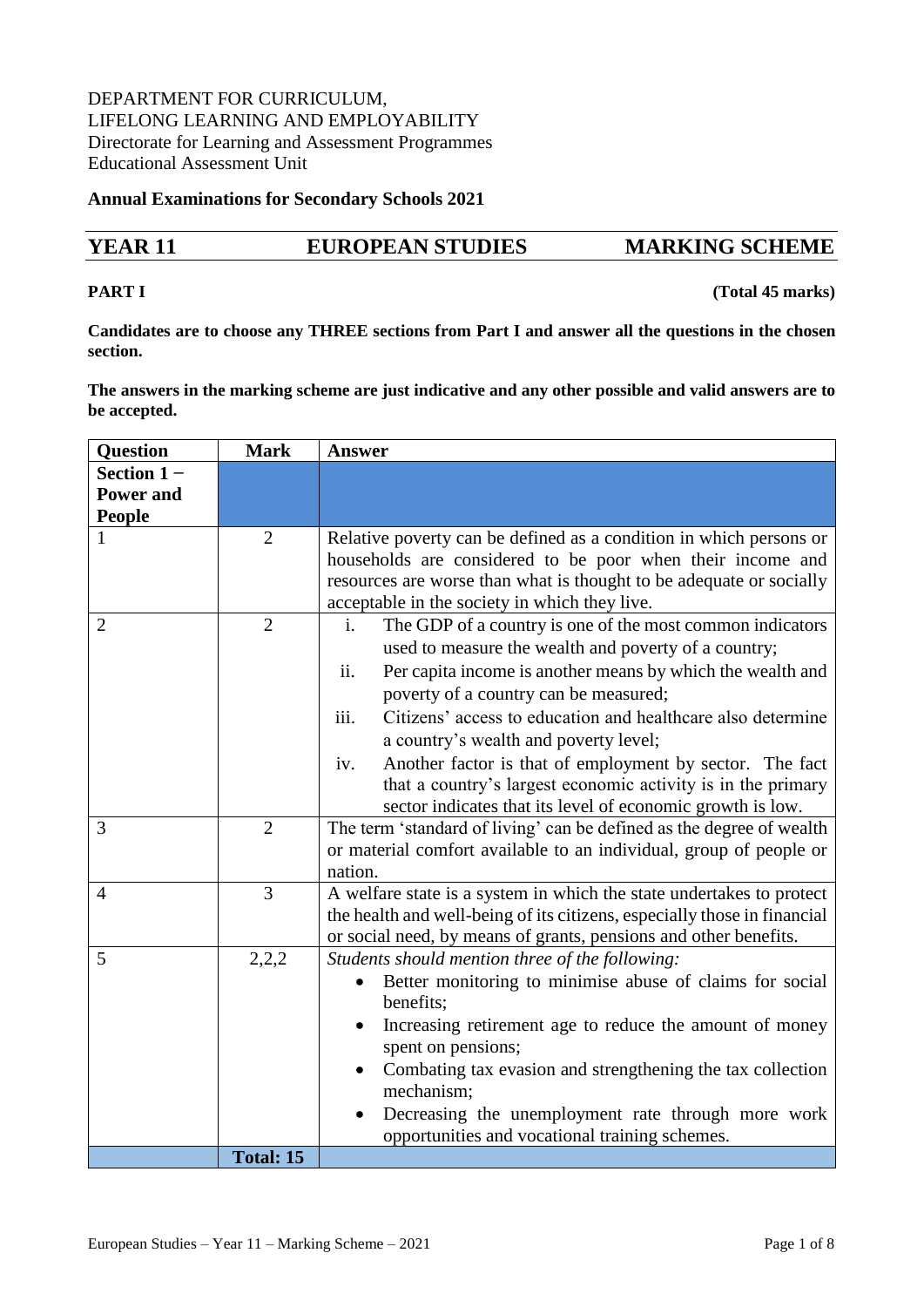| Section $2-$<br><b>Economic</b><br><b>Development</b><br>and Changes<br>in Europe |                  |                                                                                                                                                                                                                                                                                                                                                                                                                                                                                                                                                                                   |
|-----------------------------------------------------------------------------------|------------------|-----------------------------------------------------------------------------------------------------------------------------------------------------------------------------------------------------------------------------------------------------------------------------------------------------------------------------------------------------------------------------------------------------------------------------------------------------------------------------------------------------------------------------------------------------------------------------------|
| 1                                                                                 | $\overline{2}$   | Launched in 1962, the EU's common agricultural policy (CAP) is a<br>partnership between agriculture and society, and between Europe<br>and its farmers                                                                                                                                                                                                                                                                                                                                                                                                                            |
| $\overline{2}$                                                                    | 8                | Improve the quality of food<br>Give financial aid to farmers<br>Better animal health<br>Ensure sustainable farming in all regions of the EU                                                                                                                                                                                                                                                                                                                                                                                                                                       |
| 3                                                                                 | 5                | This statement was referring to the overproduction of agricultural<br>products with a short shelf life that eventually had to go to waste.                                                                                                                                                                                                                                                                                                                                                                                                                                        |
| Section $3-$<br>Demographic<br>and Social                                         | <b>Total: 15</b> |                                                                                                                                                                                                                                                                                                                                                                                                                                                                                                                                                                                   |
| <b>Realities</b><br>1                                                             | 6                | Students should mention three of the following:<br>As a result of the increase in information technology, a large<br>number of jobs are now carried automatically, with no need<br>for manual workers;<br>Factors such as globalisation and increased specialisation<br>have led to rapid changes in the demand for skilled workers.<br>This resulted in unskilled workers finding it more difficult<br>to gain employment;<br>A significant number of people are unwilling to work;<br>A significant number of people have a low level of<br>education and lack literacy skills. |
| $\overline{2}$                                                                    | 5                | Students should mention five of the following:<br>Ensure that employees wear personal protective equipment;<br>Keep emergency exits clear;<br>Make sure that the workplace is equipped with all the items<br>needed to face all sorts of emergencies;<br>Train employees on how to follow safety procedures;<br>Carry out regular safety inspections;<br>Create a team responsible for the safety of employees.                                                                                                                                                                   |
| 3                                                                                 | 4                | Students should mention two of the following:<br>Organisations encourage a wide diversity of talent;<br>Organisations embrace cultural diversity;<br>Equal opportunities are given to different genders;<br>Organisations eliminate any type of bias in the evaluation<br>process and promotion opportunities.                                                                                                                                                                                                                                                                    |
|                                                                                   | <b>Total: 15</b> |                                                                                                                                                                                                                                                                                                                                                                                                                                                                                                                                                                                   |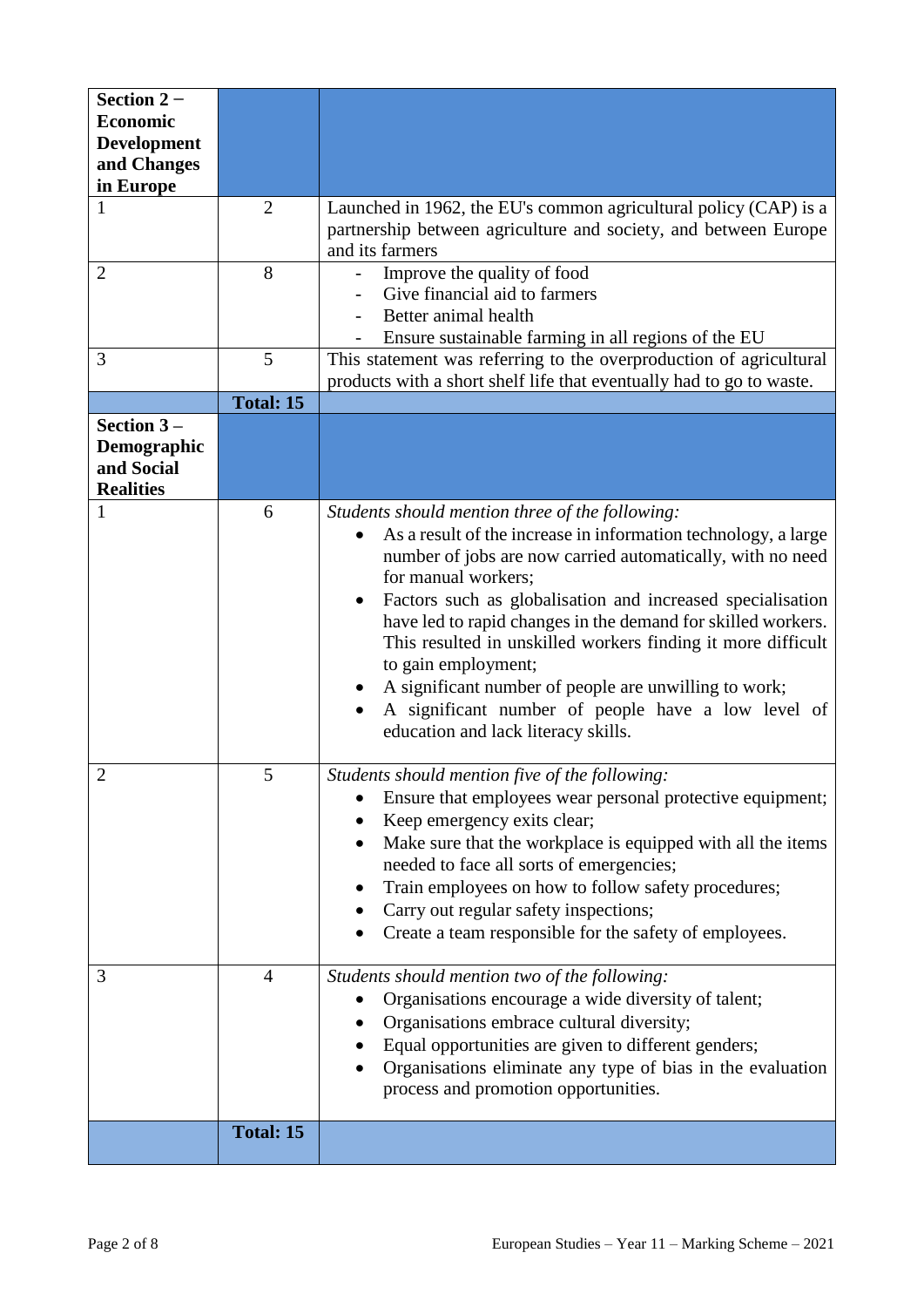| Section 4-                                      |                  |                                                                                                                                                                                                                                                                                                                                                                                                                                                                                                                                                                                                                                                                                                                                                                                                                                                                                                                                                                                                                                                                                                                                               |
|-------------------------------------------------|------------------|-----------------------------------------------------------------------------------------------------------------------------------------------------------------------------------------------------------------------------------------------------------------------------------------------------------------------------------------------------------------------------------------------------------------------------------------------------------------------------------------------------------------------------------------------------------------------------------------------------------------------------------------------------------------------------------------------------------------------------------------------------------------------------------------------------------------------------------------------------------------------------------------------------------------------------------------------------------------------------------------------------------------------------------------------------------------------------------------------------------------------------------------------|
| <b>Europeans</b>                                |                  |                                                                                                                                                                                                                                                                                                                                                                                                                                                                                                                                                                                                                                                                                                                                                                                                                                                                                                                                                                                                                                                                                                                                               |
| and their                                       |                  |                                                                                                                                                                                                                                                                                                                                                                                                                                                                                                                                                                                                                                                                                                                                                                                                                                                                                                                                                                                                                                                                                                                                               |
| <b>Environment</b>                              |                  |                                                                                                                                                                                                                                                                                                                                                                                                                                                                                                                                                                                                                                                                                                                                                                                                                                                                                                                                                                                                                                                                                                                                               |
| 1.                                              | 11               | While the growth of transportation in recent decades has been a<br>great achievement in minimising distances, transportation activities<br>result in environmental degradation.<br>Transport systems put<br>pressure on the environment that negatively impacts the quality of<br>natural ecosystems to the extent that the prospect of achieving a<br>high quality of life in several human societies is threatened. It<br>adversely affects the environment in all the stages of its operation.<br>Transport is a major source of air pollution and a significant<br>contributor to global warming. Transport is also a source of noise<br>pollution, negatively affecting the quality of life of those living in<br>nearby roads, airports and stations.<br>Spillage during the<br>transportation of hazardous substances causes water pollution while<br>oil spills devastate marine and coastal environments. Development<br>of highways, railroads and airport facilities cause habitat<br>fragmentation and result in biodiversity loss. Another challenge to<br>the environment is the disposal of vehicles after their service life. |
| 2                                               | 4                | Students should mention four of the following:<br>Turning off the light when leaving the hotel room;<br>Unplugging unused electronics;<br>Taking short showers;<br>Buying minimally packaged goods;<br>Taking public transport whenever possible.                                                                                                                                                                                                                                                                                                                                                                                                                                                                                                                                                                                                                                                                                                                                                                                                                                                                                             |
|                                                 | <b>Total: 15</b> |                                                                                                                                                                                                                                                                                                                                                                                                                                                                                                                                                                                                                                                                                                                                                                                                                                                                                                                                                                                                                                                                                                                                               |
| Section $5-$<br><b>The Cultural</b><br>Heritage |                  |                                                                                                                                                                                                                                                                                                                                                                                                                                                                                                                                                                                                                                                                                                                                                                                                                                                                                                                                                                                                                                                                                                                                               |
| (i)<br>1                                        | 4                | The Arabs left a huge impact on the development of medicine<br>around the world. Medicine was a central part of medieval Islamic<br>culture, with the Muslims being the first to write about medical<br>ethics. The Muslims regarded physicians as "guardians of souls and<br>bodies". Their book on medicine was very influential in Europe as<br>it discussed two very common diseases found in Europe at that time,<br>namely measles and small pox. The main achievements of<br>Medieval Arabic Medicine and its influence on European Medicine<br>were mainly in the fields of Systemisation, the development of<br>Pharmacology, the establishment of Surgery and Ophthalmology<br>and the building of hospitals.                                                                                                                                                                                                                                                                                                                                                                                                                       |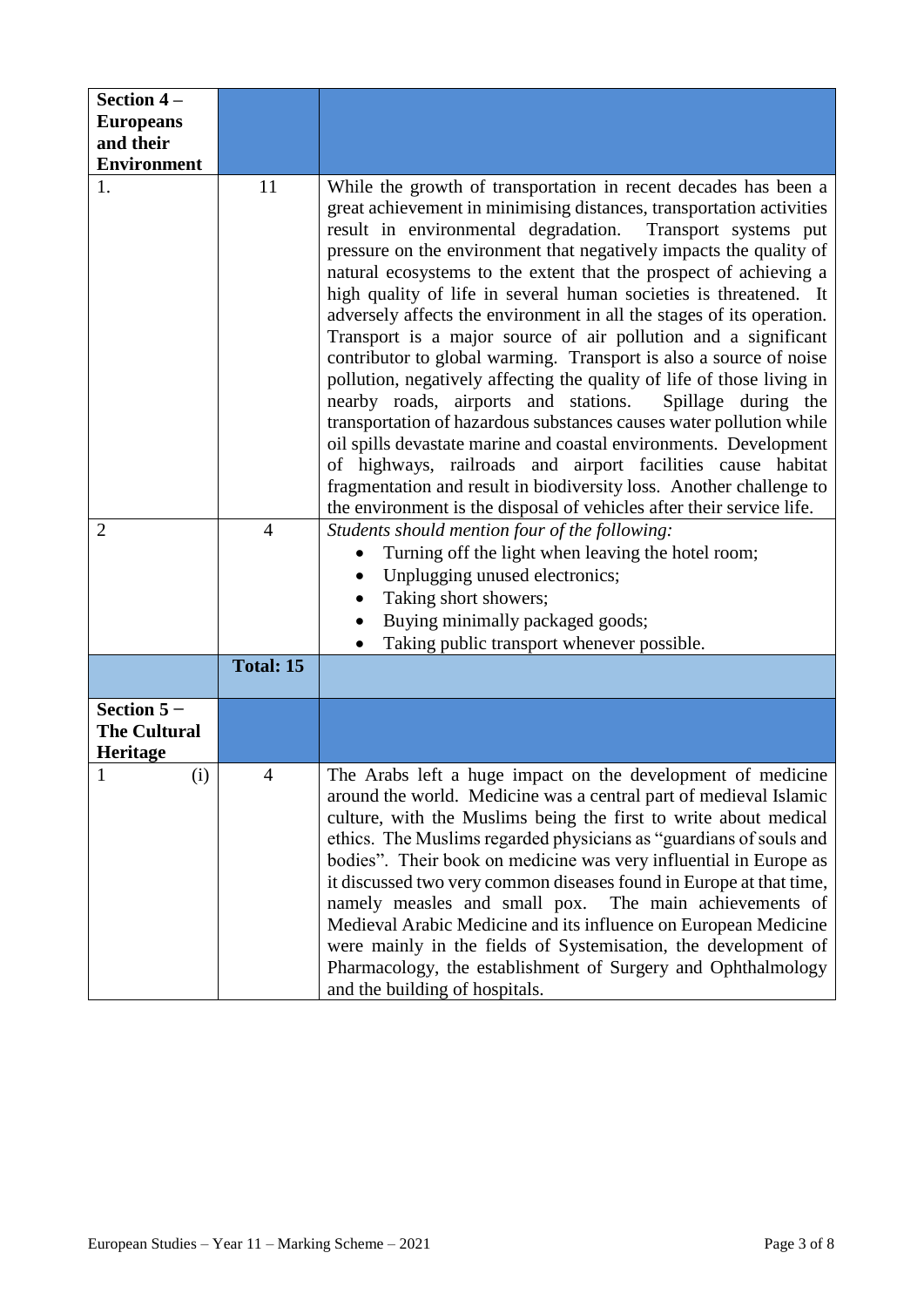| (ii)                  | $\overline{4}$   | Arab influences in European literature began to appear in the poetry                                                                     |
|-----------------------|------------------|------------------------------------------------------------------------------------------------------------------------------------------|
|                       |                  | of the early Spanish and Provencal troubadours. Islamic influences<br>in literature are quite numerous, coupled by various rediscoveries |
|                       |                  | of ancient classic text, most notably the work of the Greek                                                                              |
|                       |                  | philosopher Aristotle. No Western author expressed Europe's                                                                              |
|                       |                  | fascination with any aspect of Arabism in a more dramatic and                                                                            |
|                       |                  | poetic form than did Shakespeare. Among his most attractive<br>characters, two are Arabs, or as he calls them 'Moors'. The Oriental      |
|                       |                  | Fashion, in which Arab elements were often confused with Persian                                                                         |
|                       |                  | and Indian ones, persisted throughout most of the nineteenth                                                                             |
|                       |                  | century.                                                                                                                                 |
| $\overline{2}$<br>(i) | 2,2              | Liberalism                                                                                                                               |
|                       |                  | • It is the belief in the importance of liberty and equal rights;                                                                        |
|                       |                  | It is an attitude towards social problems which stresses the<br>role of reason and human ingenuity.                                      |
| (ii)                  |                  | Communism                                                                                                                                |
|                       |                  | It aims for a classless society structured upon common                                                                                   |
|                       |                  | ownership of the means of production;                                                                                                    |
|                       |                  | It supports the view that people are equal in the eyes of the                                                                            |
|                       |                  | government and treated the same regardless of education<br>and financial standing.                                                       |
| 3                     | 3                | 1. International: struggle for hegemony and Empire outstrips the                                                                         |
|                       |                  | fiscal resources of the state                                                                                                            |
|                       |                  | 2. Political conflict: conflict between the Monarchy and the                                                                             |
|                       |                  | nobility over the "reform" of the tax system led to paralysis                                                                            |
|                       |                  | and bankruptcy.<br>3. The Enlightenment: impulse for reform intensifies political                                                        |
|                       |                  | conflicts; reinforces traditional aristocratic                                                                                           |
|                       |                  | constitutionalism, one variant of which was laid out in                                                                                  |
|                       |                  | Montequieu's Spirit of the Laws; introduces new notions of                                                                               |
|                       |                  | good government, the most radical being popular                                                                                          |
|                       |                  | sovereignty, as in Rousseau's Social Contract [1762]; the<br>attack on the regime and privileged class by the Literary                   |
|                       |                  | Underground of "Grub Street;" the broadening influence of                                                                                |
|                       |                  | public opinion.                                                                                                                          |
|                       |                  | 4. Social antagonisms between two rising groups: the aristocracy                                                                         |
|                       |                  | and the bourgeoisie<br>5. Ineffective ruler: Louis XVI                                                                                   |
|                       |                  | 6. Economic hardship, especially the agrarian crisis of 1788-89                                                                          |
|                       |                  | generates popular discontent and disorders caused by food                                                                                |
|                       |                  | shortages.                                                                                                                               |
|                       | <b>Total: 15</b> |                                                                                                                                          |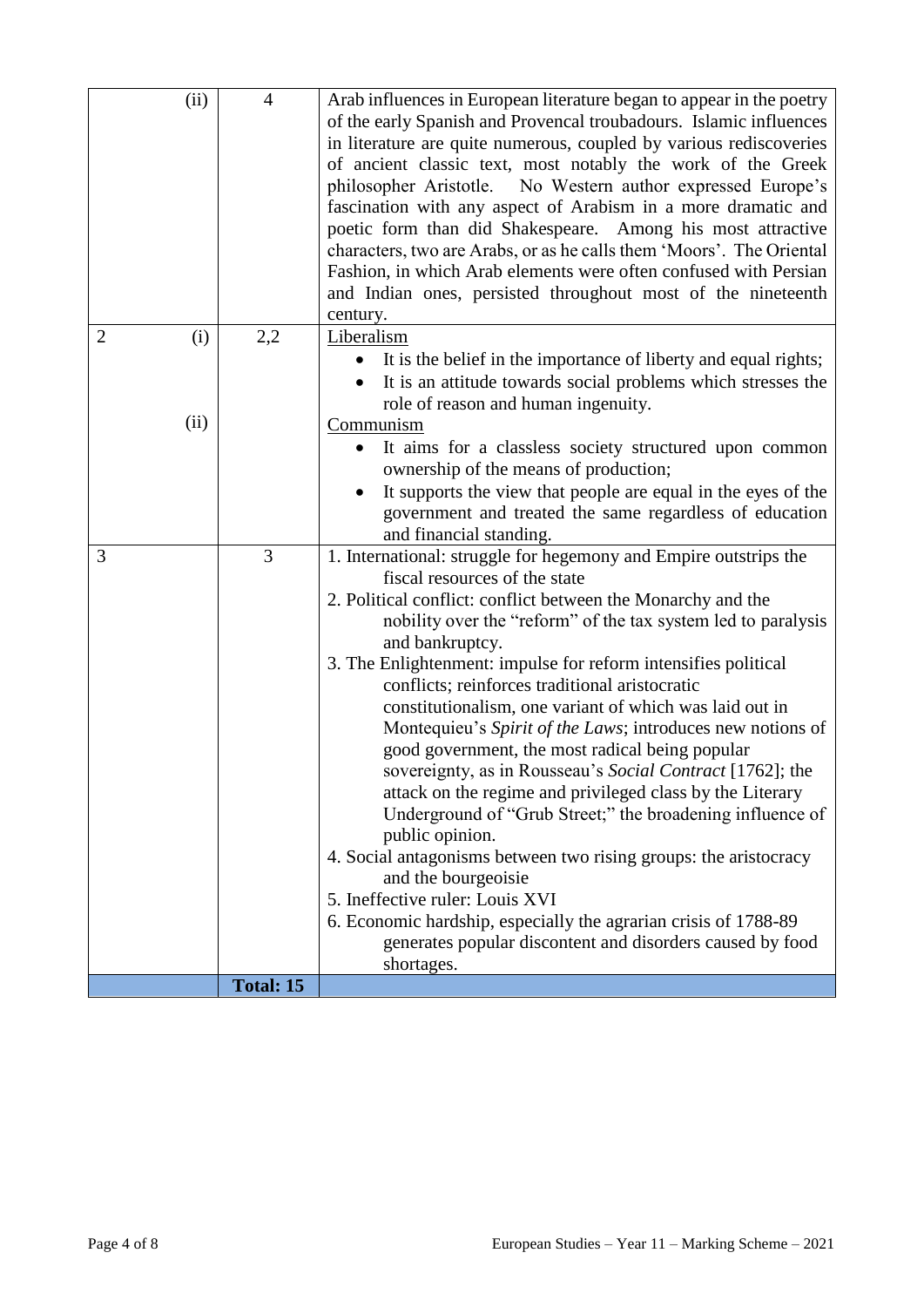# **PART II** (Total 40 marks)

# **Answer any TWO questions in essay form.**

| <b>Question</b>  | <b>Mark</b> | <b>Answer</b>                                                                                                                                                                                                                                          |
|------------------|-------------|--------------------------------------------------------------------------------------------------------------------------------------------------------------------------------------------------------------------------------------------------------|
| Section $1 -$    | 20          | Poverty is a social condition in which the lack of resources                                                                                                                                                                                           |
| <b>Power and</b> |             | reduce a person's ability to lead a normal life;                                                                                                                                                                                                       |
| <b>People</b>    |             | There is no single root cause of all poverty and causes may vary<br>$\bullet$                                                                                                                                                                          |
|                  |             | between regions and countries;                                                                                                                                                                                                                         |
|                  |             | Yet, there are a number of leading causes of poverty in the<br>world;                                                                                                                                                                                  |
|                  |             | The primary cause of poverty is unemployment, which reduces<br>a person's purchasing power and ability to obtain basic<br>provisions;                                                                                                                  |
|                  |             | Another important cause of poverty is conflict. Safety and<br>stability are essential for economic prosperity and growth;                                                                                                                              |
|                  |             | Lack of government support is another major cause of poverty<br>since ineffective governments are unable to provide the<br>necessary infrastructure or to ensure the safety and security of<br>their citizens in the event of conflict;                |
|                  |             | Inequality and marginalisation are also major causes of poverty<br>as they hinder groups of people from accessing the tools and<br>resources needed to support themselves and lead a productive<br>life;                                               |
|                  |             | Although reducing poverty is on the agenda of several nations<br>across the world, a country's vulnerability to natural disasters<br>can be an obstacle to eradicating poverty;                                                                        |
|                  |             | The effects of climate change contribute to the cycle of poverty<br>$\bullet$<br>in several ways since many of the world's poorest populations<br>rely on farming or hunting and gathering to eat and earn a<br>living;                                |
|                  |             | Over-population is another factor which causes poverty since<br>the amount of people living in a particular area exceeds the<br>number of resources which is available in that area;<br>Poverty is also directly linked to the lack of education since |
|                  |             | this affects the economic growth of a country;<br>Little or no access to clean water, sanitation and hygiene is<br>another factor which causes poverty since these<br>are<br>fundamental to a person's wellbeing                                       |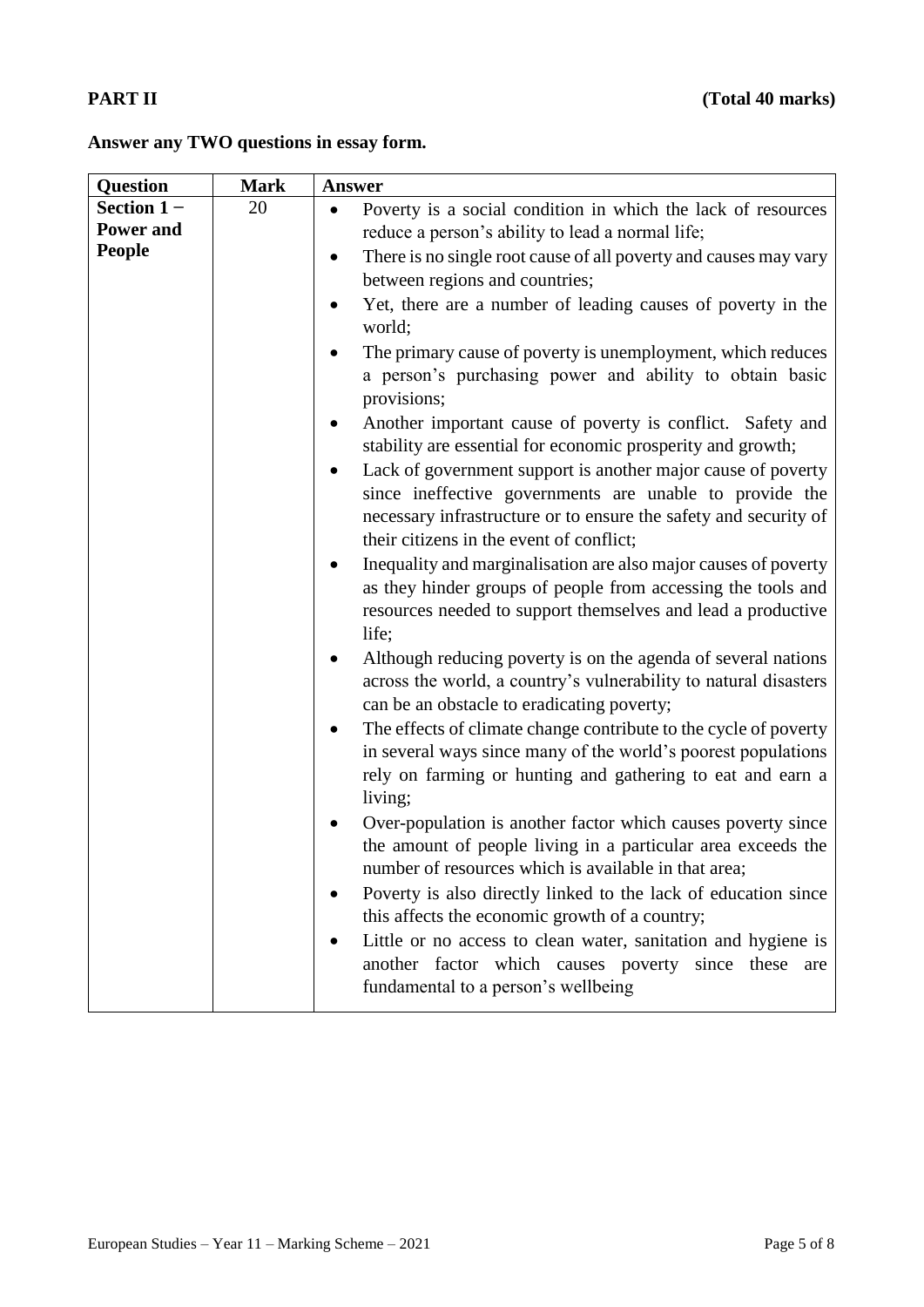| Section 2 -        | 20 |           |                                                                    |
|--------------------|----|-----------|--------------------------------------------------------------------|
|                    |    | $\bullet$ | The CAP is an agricultural policy of the European Union which      |
| <b>Economic</b>    |    |           | was set up in 1962;                                                |
| <b>Development</b> |    | $\bullet$ | The CAP aims to support farmers, enabling them to make a           |
| and Changes        |    |           | reasonable living;                                                 |
| in Europe          |    | $\bullet$ | The CAP also ensures that farmers have access to the latest        |
|                    |    |           | information on agricultural issues, farming methods and            |
|                    |    |           | market developments and provides them with high-speed              |
|                    |    |           | technologies so that they can operate in an efficient manner and   |
|                    |    |           | remain productive;                                                 |
|                    |    |           |                                                                    |
|                    |    |           | It encourages modernisation of European agriculture and the        |
|                    |    |           | use of more sustainable, environmentally-friendly farming          |
|                    |    |           | methods;                                                           |
|                    |    | ٠         | This, in turn, helps to improve agricultural productivity,         |
|                    |    |           | ensuring a stable supply of affordable and high-quality food;      |
|                    |    | $\bullet$ | Another important aim of the CAP is to help tackle climate         |
|                    |    |           | change and the sustainable management of natural resources;        |
|                    |    | $\bullet$ | It also provides mechanisms to prevent an economic, health or      |
|                    |    |           | weather-related crisis from destroying food production.            |
|                    |    | $\bullet$ | The CAP provides better animal health through its animal           |
|                    |    |           | welfare standards which focus on the avoidance of inflicting       |
|                    |    |           |                                                                    |
|                    |    |           | pain and suffering on farm animals both in the way they are        |
|                    |    |           | reared on the farm and in the way they are moved from farm         |
|                    |    |           | to the market;                                                     |
|                    |    |           | This policy also strives to address the specific needs and         |
|                    |    |           | challenges facing rural areas and to keep the rural economy        |
|                    |    |           | alive by promoting jobs in farming, agri-food industries and       |
|                    |    |           | associated sectors.                                                |
|                    |    |           | The CAP has been highly criticised for the overproduction of       |
|                    |    |           | agricultural products with a short shelf life, that eventually go  |
|                    |    |           | to waste;                                                          |
|                    |    |           | Another criticism is that the subsidies given to European          |
|                    |    |           | farmers artificially lower the price of some crops leading to      |
|                    |    |           | market distortions and hindering the progress of developing        |
|                    |    |           | countries;                                                         |
|                    |    |           |                                                                    |
|                    |    |           | Another criticism is that the budget of the CAP is high when       |
|                    |    |           | considering that this sector of employment generates a low         |
|                    |    |           | GDP in all EU countries;                                           |
|                    |    |           | It has also been charged with having adverse environmental         |
|                    |    |           | effects, including the overuse of water resources;                 |
|                    |    |           | The CAP has been reformed several times and has evolved and        |
|                    |    |           | significantly,<br>with<br>changed<br>focus<br>increased<br>on<br>a |
|                    |    |           | competitiveness, rural development and sustainability.             |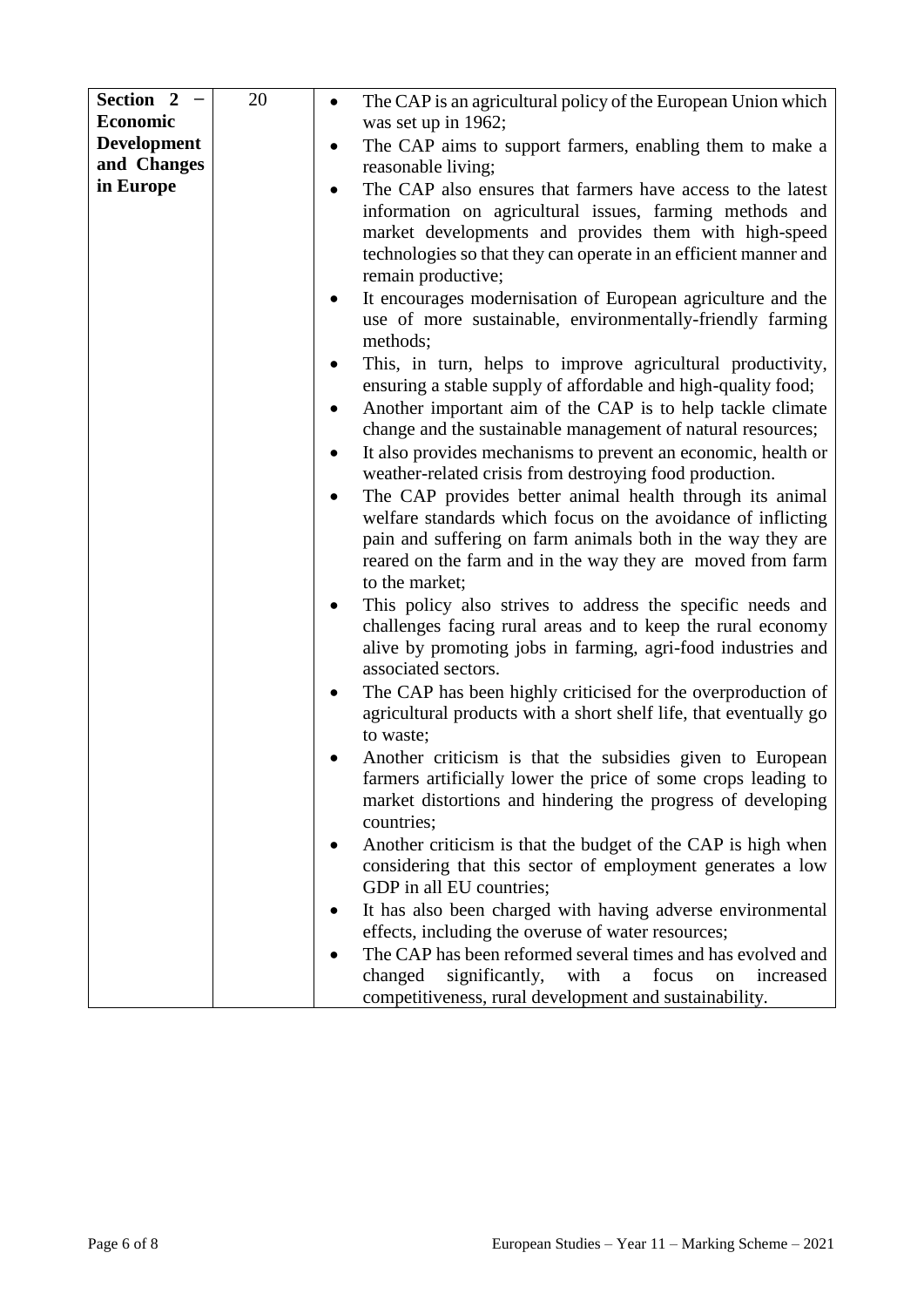| Section $4-$<br><b>Europeans</b><br>and their<br><b>Environment</b> | 20 | Environmental conservation is an umbrella term that includes<br>anything we do to protect our planet and conserve its natural<br>resources so that every living thing can have an improved<br>quality of life;              |
|---------------------------------------------------------------------|----|-----------------------------------------------------------------------------------------------------------------------------------------------------------------------------------------------------------------------------|
|                                                                     |    | This term includes anything that furthers the goal of making<br>life sustainable for our planet and includes the sustainable use<br>and management of natural resources such as wildlife, water,<br>air and earth deposits; |
|                                                                     |    | Environmental conservation has not always been of<br>$\bullet$<br>importance to those living in the Camargue, which is Western<br>Europe's largest river delta;                                                             |
|                                                                     |    | The Camargue is characterised by exceptional biological<br>diversity which includes flamingos, many species of insects,<br>bulls and the Camargue horses;                                                                   |
|                                                                     |    | This area is also a centre of human history and culture;<br>Tourism is a major source of income for the Camargue. Over<br>a million tourists visit this place every year to see its unique<br>flora and fauna;              |
|                                                                     |    | Agriculture is also an important source of income for this<br>area;                                                                                                                                                         |